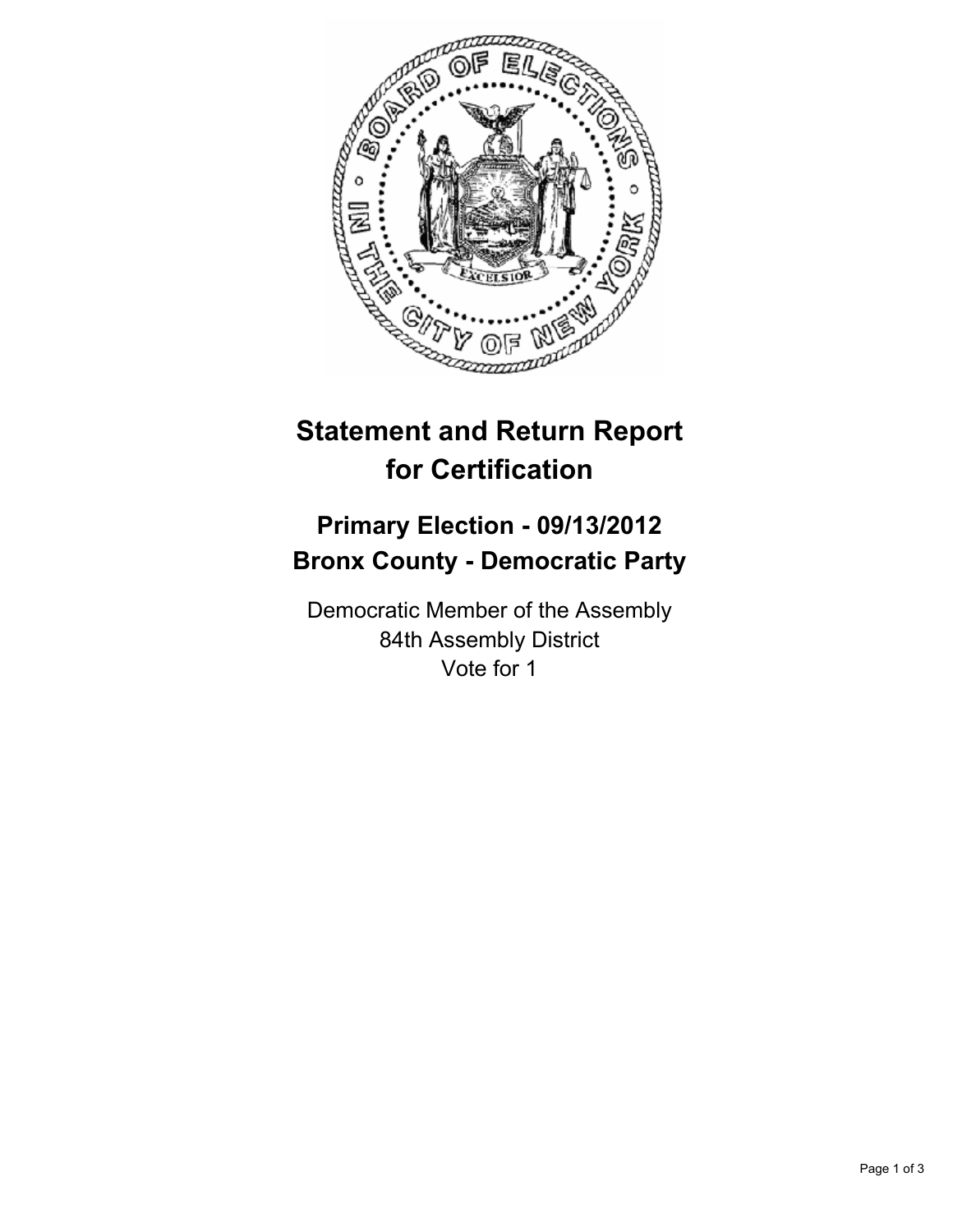

## **Assembly District 84**

| <b>PUBLIC COUNTER</b>                                    | 2,560        |
|----------------------------------------------------------|--------------|
| <b>EMERGENCY</b>                                         | 0            |
| ABSENTEE/MILITARY                                        | 85           |
| <b>FFDFRAL</b>                                           | $\mathbf{0}$ |
| <b>SPECIAL PRESIDENTIAL</b>                              | $\mathbf{0}$ |
| <b>AFFIDAVIT</b>                                         | 103          |
| <b>Total Ballots</b>                                     | 2,748        |
| Less - Inapplicable Federal/Special Presidential Ballots | 0            |
| <b>Total Applicable Ballots</b>                          | 2,748        |
| <b>MAXIMINO RIVERA</b>                                   | 647          |
| <b>CHARLES R. SERRANO</b>                                | 560          |
| <b>CARMEN E. ARROYO</b>                                  | 1,370        |
| ANTHONY CURRY (WRITE-IN)                                 | 1            |
| <b>BARACK OBAMA (WRITE-IN)</b>                           | 1            |
| MANUEL TAVEREZ (WRITE-IN)                                | 1            |
| UNATTRIBUTABLE WRITE-IN (WRITE-IN)                       | 3            |
| VANESSA GIBSON (WRITE-IN)                                | 1            |
| VANESSA L GIBSON (WRITE-IN)                              | 1            |
| <b>Total Votes</b>                                       | 2,585        |
| Unrecorded                                               | 163          |